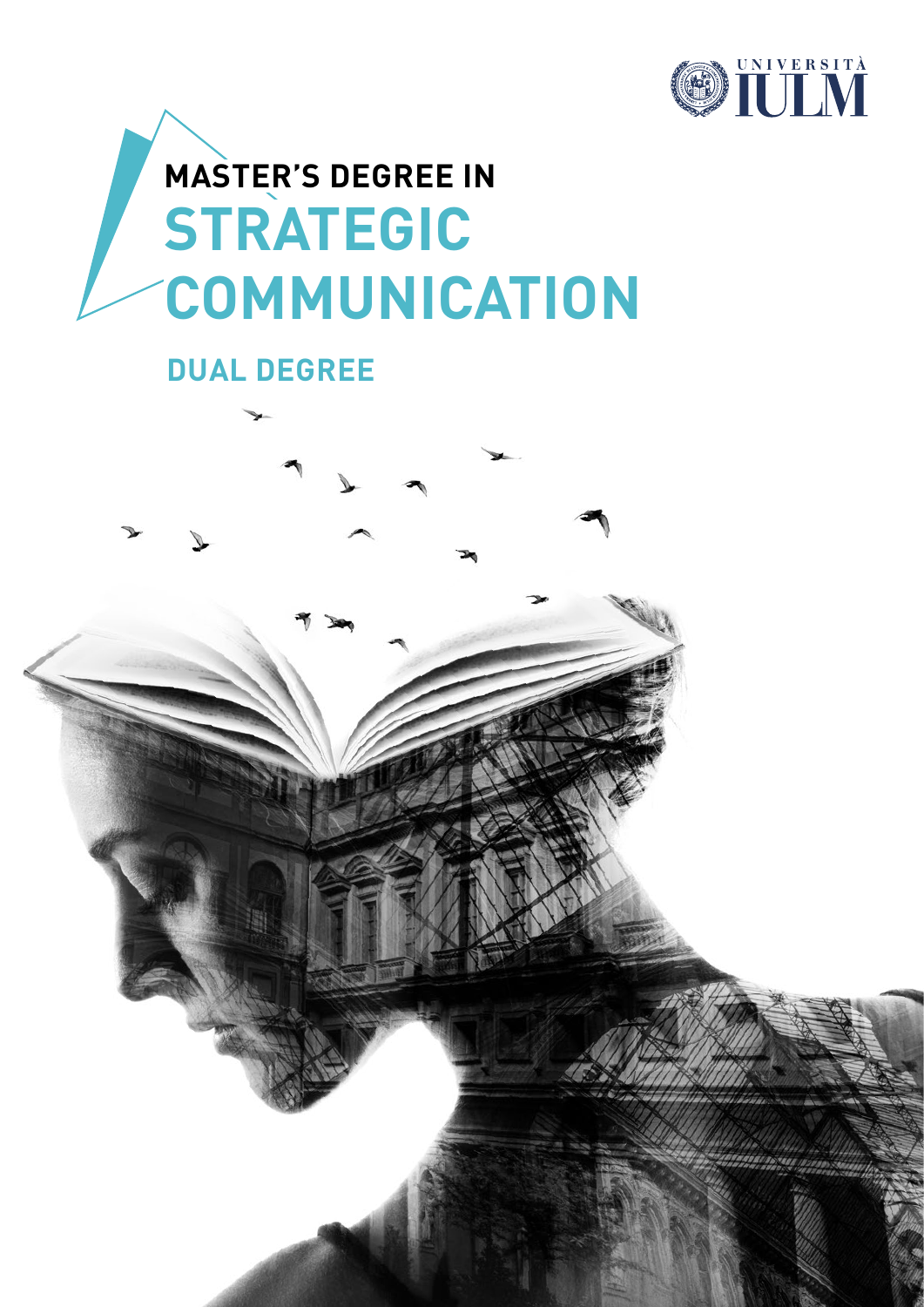# **IULM UNIVERSITY**

**Founded in 1968 in Milan, IULM University is a highly qualified research and education center specialized in Corporate Communication.**

**IULM's ultramodern campus is very close (just a 10-minute subway ride) from Milan's vibrant city centre.** 

**[www.iulm.](www.iulm.com)com**

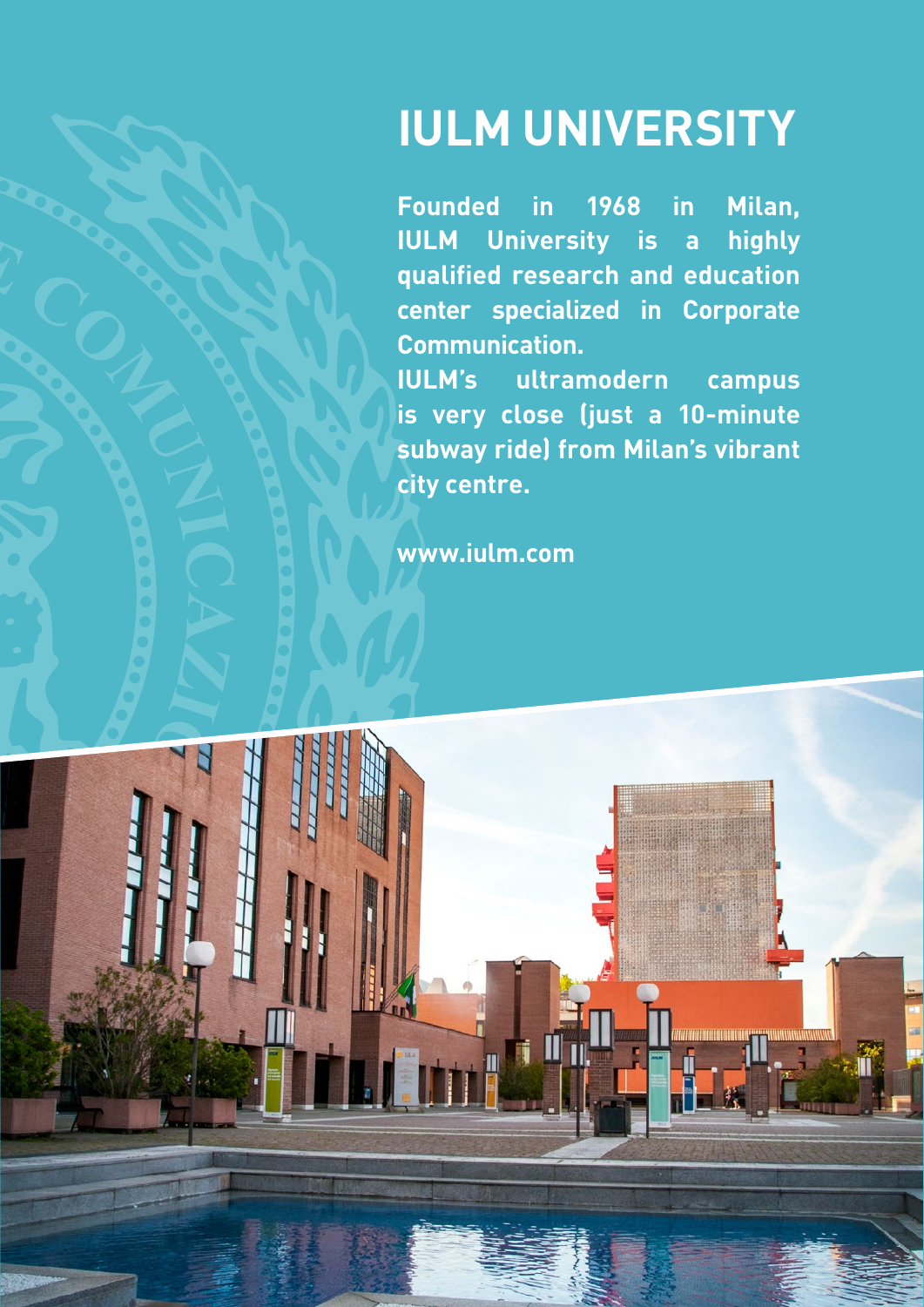The Master's Degree in Strategic Communication allows students to gain core skills for the most important areas of corporate communication. Students will be able to develop business and managerial competencies in strategic communication.

### **FACULTY**

Our Faculty professors are academics and practitioners highly specialized in the main areas of Strategic Communication and with an extensive international teaching experience.

### ADVISORY BOARD

The teaching activities of the Master's degree in Strategic Communication are supported by an Advisory Board, whose members are Chief Communication Officers (CCOs) of large Italian and international companies, and agencies, such as:

**Assogestioni, Assolombarda, ASSOREL, Badenoch & Clark, Barilla, Bayer, BCRA, Brembo, Coca Cola Company, Diocesi di Milano, ENEL, ENI, FERPI, Ferrero, Humanitas, Intesa San Paolo, Ketchum, Lavazza, LGH, Mediobanca, Pirelli, Reputation Institute, Roche, Samsung, Sirti, Sisal, Snam, Vodafone, Weber Shandwick.**

The CCOs will give their support in presenting and discussing case studies and providing internships and working experience to students.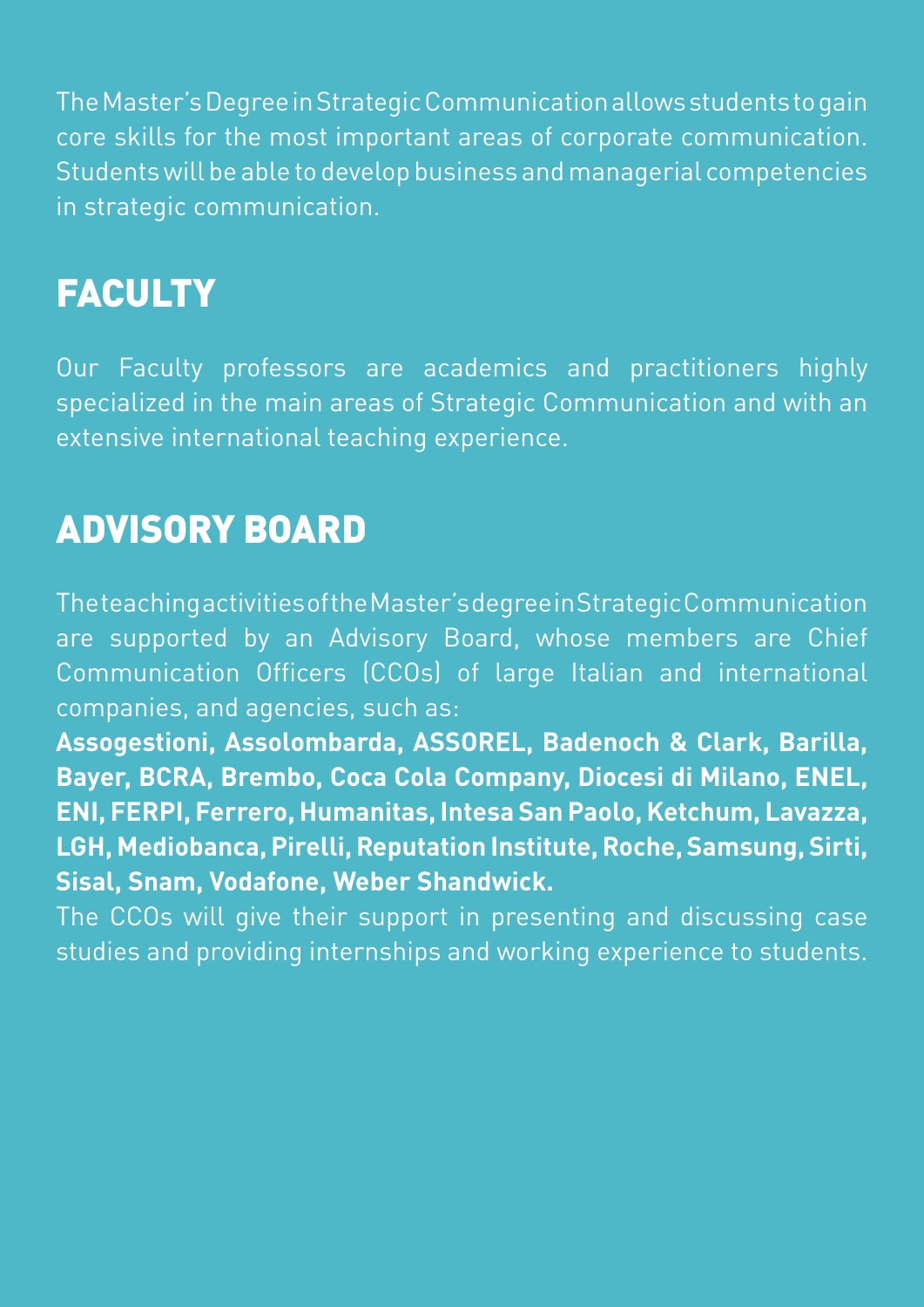### DUAL DEGREE AND EXCHANGE OPPORTUNITIES

Dual Degree opportunities have been developed in cooperation with Huddersfield University and Cardiff Metropolitan University. Further opportunities of exchange will be offered at Universitè Catholique de Louvain (Belgium), Lund University (Sweden), Leeds University (UK), Royal Roads University (Canada), University of Technology Sidney (Australia) among others.

### CAREER OPPORTUNITIES

The Master's degree in Strategic Communication will train students to become highly qualified professionals and managers able to play different roles such as:

- **Strategic Communication Manager**, responsible for planning and coordinating communication strategies.
- **Global Reputation Manager**, responsible for developing and constantly improving a brand or business reputation.
- **Communication Specialist**, responsible for planning and coordinating communication activities in a specific area.

**Stakeholder Relationship Manager**, responsible for managing relationships with company stakeholders.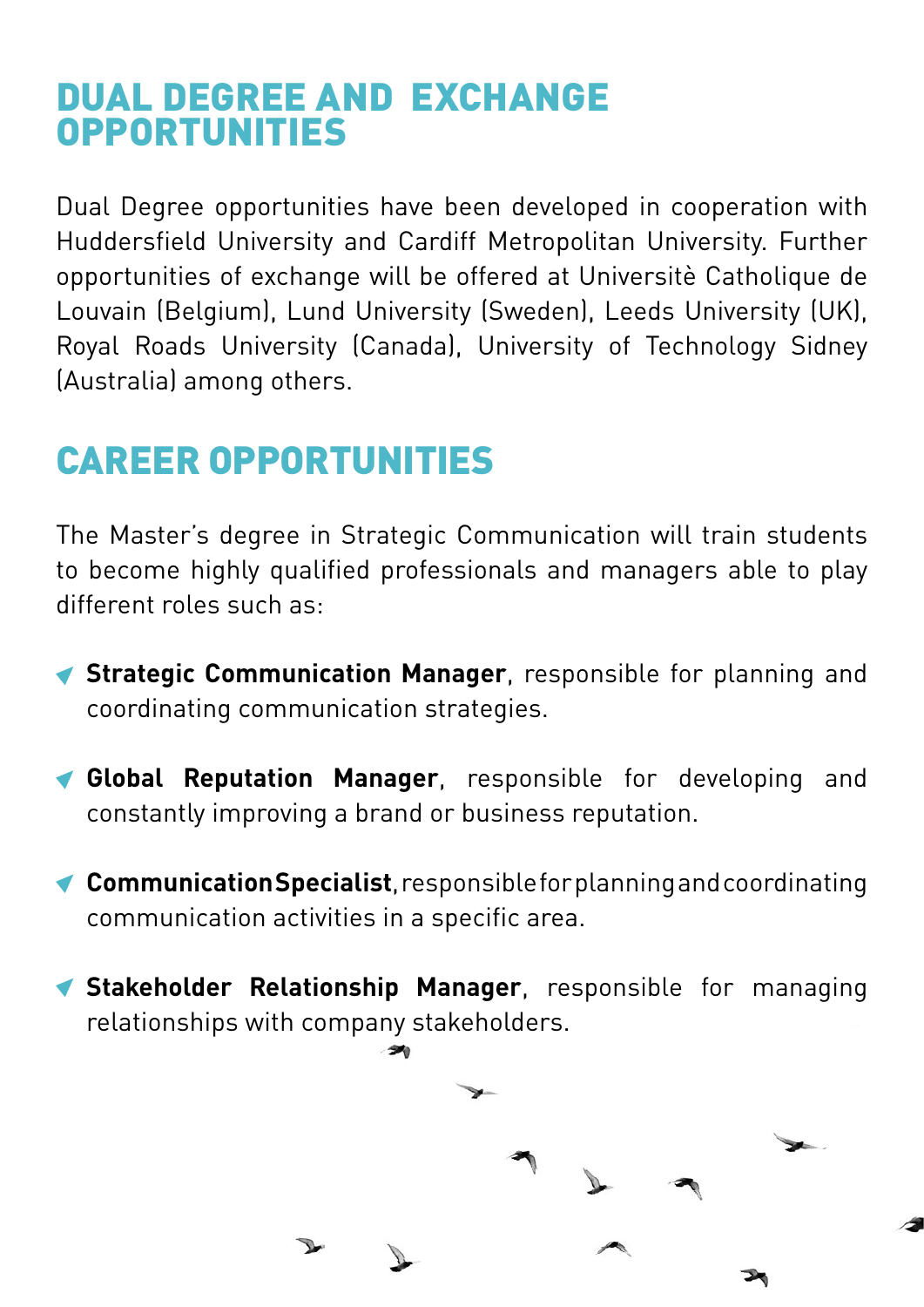## DEGREE PROGRAM

| <b>YEAR1</b>                                                 | ECTS |
|--------------------------------------------------------------|------|
| <b>Strategy and Management</b>                               | 9    |
| <b>Organizational Behaviour &amp; Neuromanagement</b>        | 6    |
| <b>Strategic &amp; Entrepreneurial Communication</b>         | 9    |
| <b>Brand, Identity &amp; Reputation</b>                      | 12   |
| ◆ Consumer Behaviour & Integrated Marketing<br>Communication | 6    |
| ◀ Identity & Reputation Management                           | 6    |
| <b>Digital Communication Management</b>                      | 12   |
| ◆ Digital and Crossmedia Strategy                            | 6    |
| ◆ Social Media Relations Management                          | 6    |
| <b>Content Management &amp; Corporate Storytelling</b>       | 6    |
| <b>Elective courses</b>                                      | 6    |
|                                                              |      |

| <b>YEAR 2</b>                                              | <b>ECTS</b>      |
|------------------------------------------------------------|------------------|
| <b>Stakeholder Relationship Management</b>                 | 12               |
| ▼ Issues & Crisis communication                            | 6                |
| ▼ Public Affairs & Digital Advocacy                        | 6                |
| <b>Communication Measurement &amp; Data Analysis</b>       | $\boldsymbol{6}$ |
| <b>Corporate Social Responsibility &amp; Communication</b> | $\boldsymbol{6}$ |
| <b>Internal Communication and Change Management</b>        | 6                |
| <b>Financial Communication and Investor Relations</b>      | $\boldsymbol{6}$ |
| <b>Elective courses</b>                                    | 6                |
| Field project/stage                                        | 6                |
| <b>Final Dissertation</b>                                  | 12               |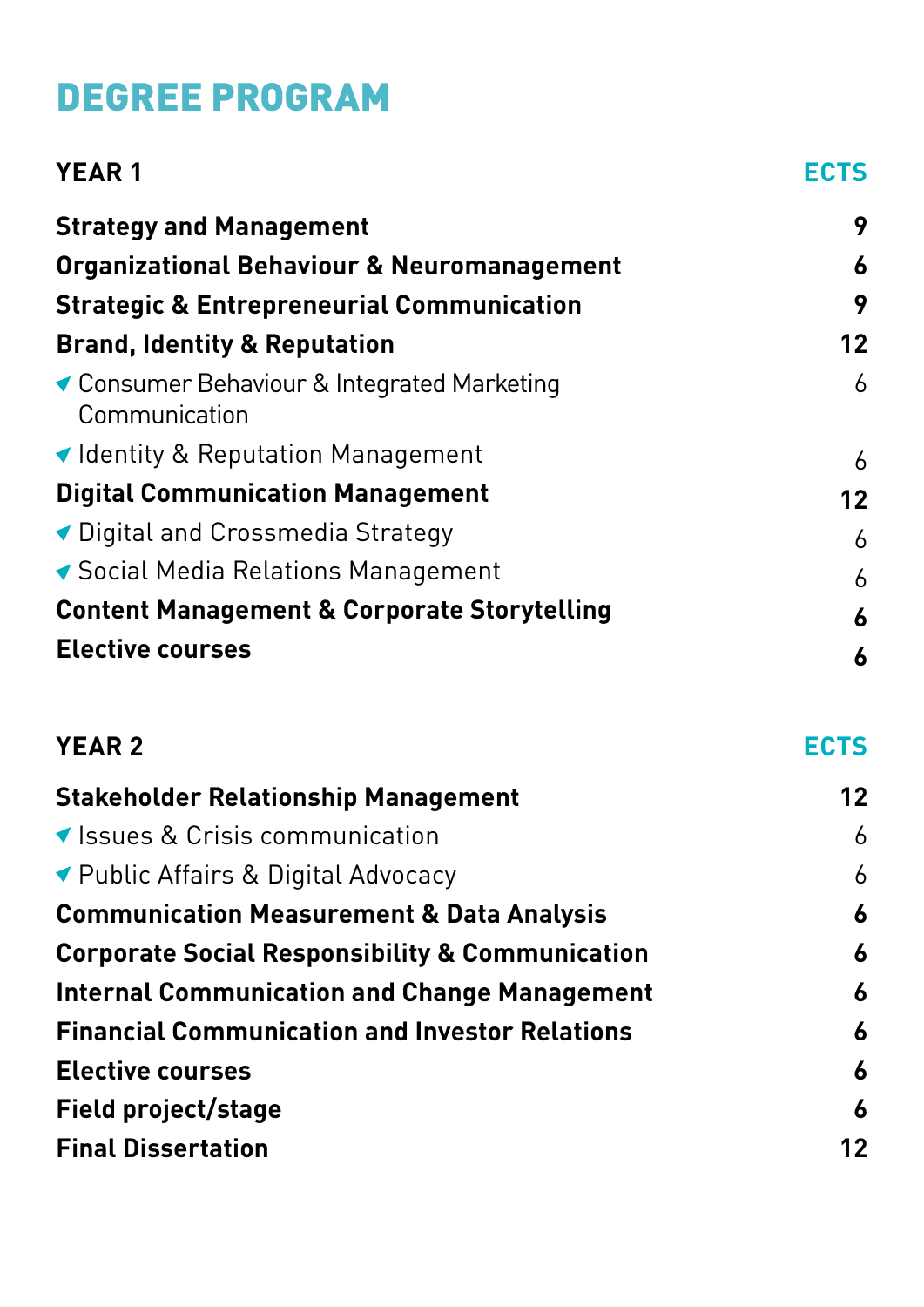## ADMISSION REQUIREMENTS

- ◆ Bachelor's degree with at least 60 ECTS in Communication studies, Economics, Statistics, Sociology, Psychology or equivalent.
- ◆ Proof of English proficiency (B2 level) is required: e.g. IELTS 5.5-6.5, TOEFL iBT 87-109, or at least 12 credits in English language modules.

Applicants with the above mentioned qualifications will be invited for an admission interview in order to evaluate the level of competencies.

## TEACHING METHODS

The teaching methods have a strong practical orientation and are based on projects developed by organizations for group activities and discussion of case studies.

- Business Games
- Case Studies

- ◆ Projects
- ◆ Problem solving
- ◆ Role playing
- Group Works

#### TUITION FEES

Tuition fees for international students are  $\epsilon$  9,800 per year. *For Italian students tuition fees depend on the contribution level.*

*Scholarship opportunities and tuition reductions are available for qualified students.*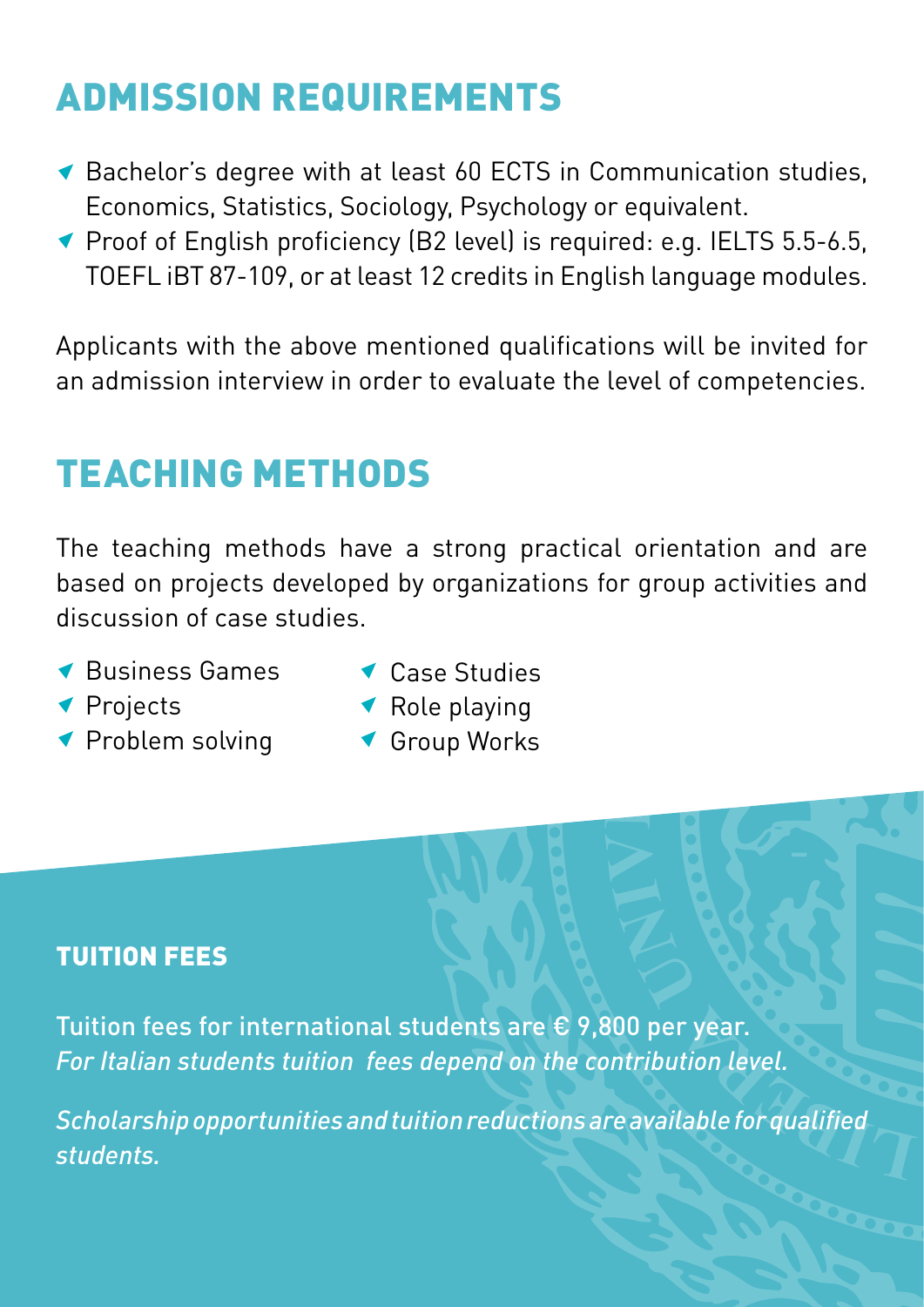

# **IULM IN NUMBERS**





1968 Established

6 undergraduate degree courses

 $\bullet$  postgraduate 2-year masters degrees

34 postgraduate 1-year masters degrees and executive courses

Iñi

130 partner universities worldwide

**1400** partner companies in research and learning projects

1 start-up incubator

2 research centers



10 laboratories

3 auditoriums

 $\blacktriangle$  food&beverage outlets

50000 sqm campus

240 beds